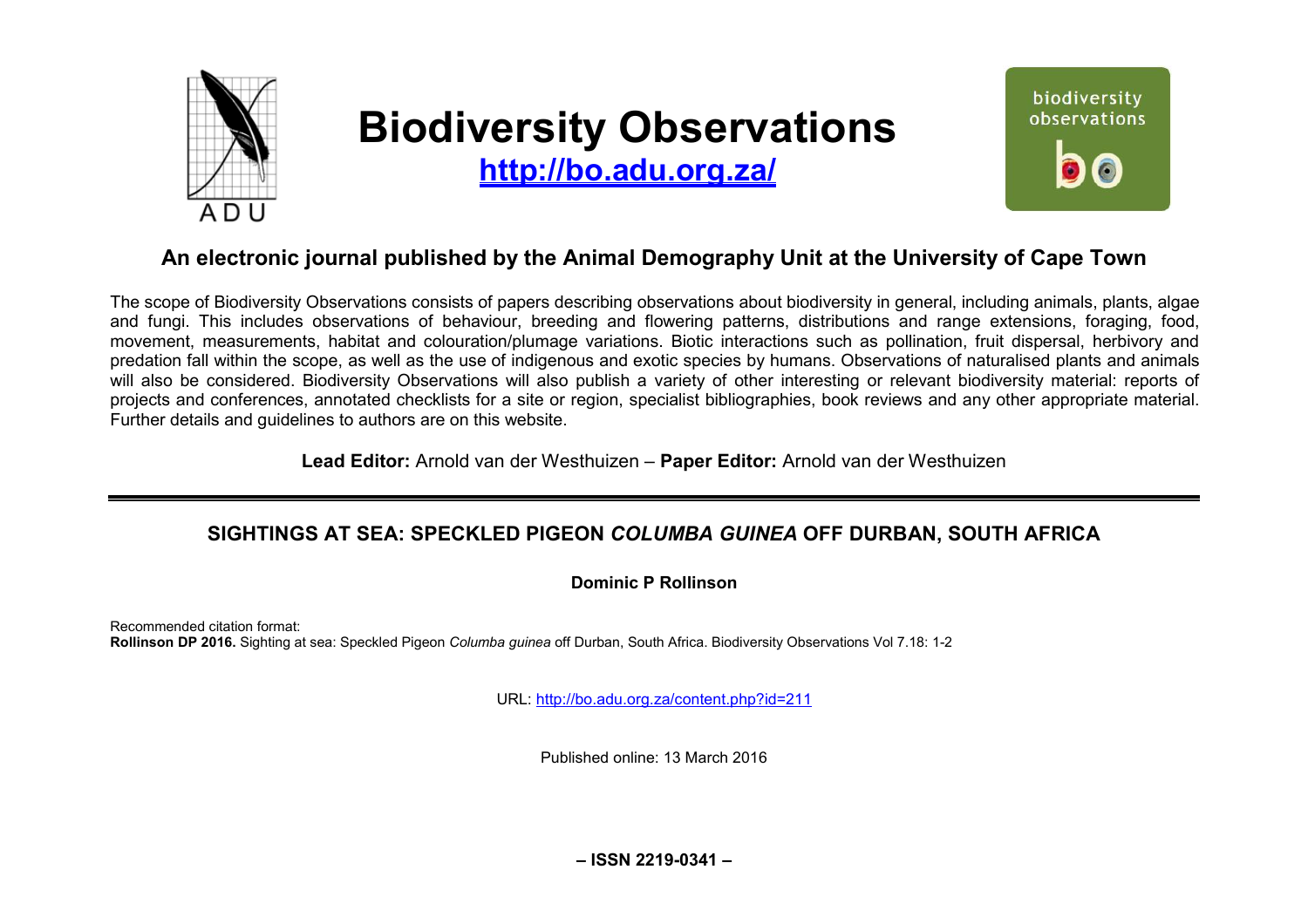## **SIGHTINGS AT SEA: SPECKLED PIGEON** *COLUMBA GUINEA* **OFF DURBAN, SOUTH AFRICA RICA**

*Dominic P Rollinson\** 

*DST/NRF Centre of Excellence at the Percy FitzPatrick Institute, University of Cape Town, Private Bag X3, Rondebosch, 7701, South Africa* 

\* Corresponding author: [domrollinson@gmail.com](mailto:domrollinson@gmail.com)

Three separate sightings of 4 Speckled Pigeon *Columba guinea* were made at sea between July-October 2015 (Fig 1). The first sighting was of a single adult (Fig 2) on 4 July, approximately 450 km east south-east of Durban, South Africa. The second sighting was eastalso an adult bird on 10 October, approximately 90 km east of Durban with the final sighting of two birds on 20 October, 25 km east of Durban. The single bird, seen 90 km east of Durban, landed on the vessel and remained here for a number of hours, while the bird 450 km from Durban unsuccessfully attempted to land on the vessel on a number of occasions whilst the vessel was steaming to the fishing grounds. The two birds seen flying together (25 km east of Durban) did not attempt to land on the vessel.

Speckled Pigeon occur throughout most of sub-Saharan Africa and are widespread in South Africa. They are not known to make any major movements, with only two ringing recoveries >100 km from ringing site (SAFRING unpubl. data). There are some local movements suspected in the Western Cape, however they are largely sedentary (Hockey *et al.* 2005) and thus are not well known for vagrancy. The origin or intended destination of this bird is unknown and I can only speculate that the bird was seriously blown off course and disorientated whilst undertaking a local movement, or r throughout most of sub-Saharan Africa and<br>uth Africa. They are not known to make any<br>h only two ringing recoveries >100 km from



**Fig 1 -** Sightings of Speckled Pigeon off Durban, South Africa, (indicated with stars) with exclusive economic zones shown (thin black line).

perhaps Speckled Pigeon do make larger movements than we currently understand.

#### **- oo0oo -**

### **References**

**Hockey PAR, Dean WRJ, Ryan PG (eds) 2005 J,**. Roberts Birds of Southern Africa, VIIth ed. The Trustees of the John Voelcker Bird Book Fund, Cape Town.

**Mozambique**